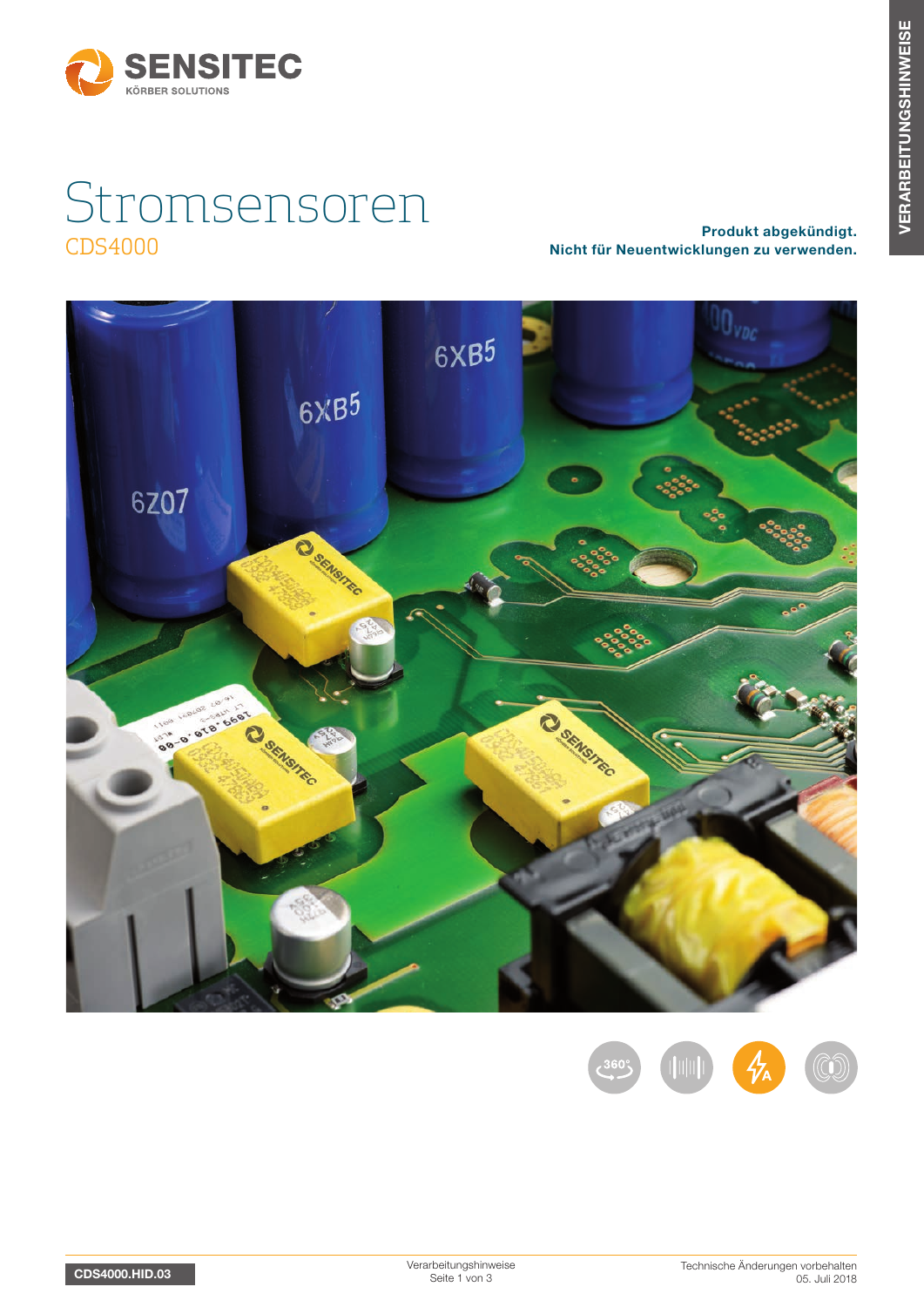

# 1. Anlieferform

Die Sensoren werden in vakuumverpackten ESD-konformen Trays angeliefert. Mit einem leeren Tray werden die obersten Sensoren abgedeckt. Maximal 2 beladene Trays bilden eine Verpackungseinheit (VE).





Abb. 2: Vacuumverpackte CDS4000.

## 2. Lagerbedingungen

Vakuumverpackt können die Sensoren, limitiert durch den Temperaturbereich der verwendeten Trays, zeitlich unbegrenzt bei -20°C bis +80°C gelagert werden.

Die Sensoren sind mindestens 2 Tage vor der Weiterverarbeitung bei 5° - 30°C zu lagern. Nach Öffnung der Verpackung sind die Sensoren bei 5° - 30°C und max. 60% relativer Luftfeuchte 5 Tage verarbeitbar (ähnlich MSL 3/4). Werden die 5 Tage offener Lagerung überschritten, kann durch Trocknen der Sensoren bei 80°C für 24h und anschließendem Verschweißen der ursprüngliche Lagerzustand wiederhergestellt werden.

Aufgrund der magnetischen Empfindlichkeit des Sensors ist die unmittelbare Umgebung des Lagerortes frei von Magnetfeldern zu halten, die stärker sind als 50 mT (z. B. Dauermagnete in Motoren).

### 3. Verarbeitungsbedingungen

Es handelt sich um ESD-empfindliche Bauteile. Die allgemeinen ESD-Sicherheitsmaßnhamen sind einzuhalten.

Die Verwendung von lösemittelhaltigen Reinigungsmitteln kann zum Verlust der Sensorbeschriftung führen.

Aufgrund der magnetischen Empfindlichkeit der Sensoren ist auf die Verwendung von Werkzeugen, die Magnetfelder stärker als 50 mT emittieren (z.B. magnetische Schraubendreher), in unmittelbarer Nähe der Sensoren zu verzichten.

Manuelles Löten ist nur an den Signalpins zulässig. Das in der Bauteilspezifikation vorgegebene Lötprofil (< 7sec @ 260°C) ist einzuhalten, ohne die Signalpins oder den Sensor mechanisch zu belasten. Es wird empfohlen, für diesen Fall die Leiterplatte auf <100°C vorzuheizen.



DIE NICHTBEACHTUNG EINES ODER MEHRERER DER VORSTEHENDEN HINWEISE KANN ZUM VERLUST DER GEWÄHRLEISTUNG FÜHREN. EINE HAFTUNG VON SENSITEC GMBH FÜR DIE HIERAUS ENTSTEHENDEN FOLGEN IST EBENFALLS AUSGESCHLOSSEN.